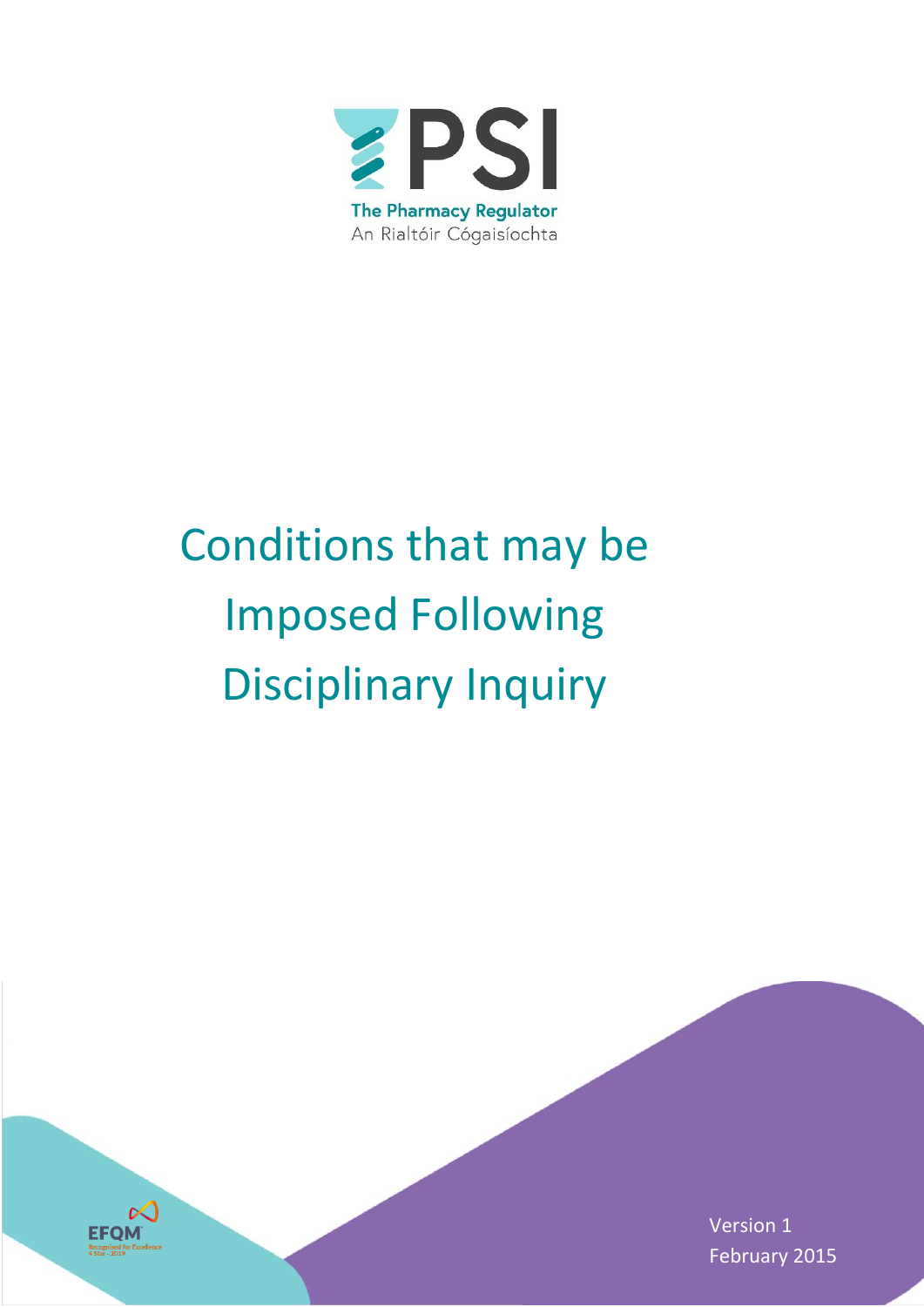# Contents

| 1. |  |
|----|--|
| 2. |  |
| 3. |  |
| 4. |  |
| Α. |  |
| В. |  |
| C. |  |
| D. |  |
| 5. |  |
| 6. |  |
| А. |  |
| В. |  |
| C. |  |
| D. |  |
| Е. |  |
| F. |  |
| 7. |  |
| 8. |  |
| 9. |  |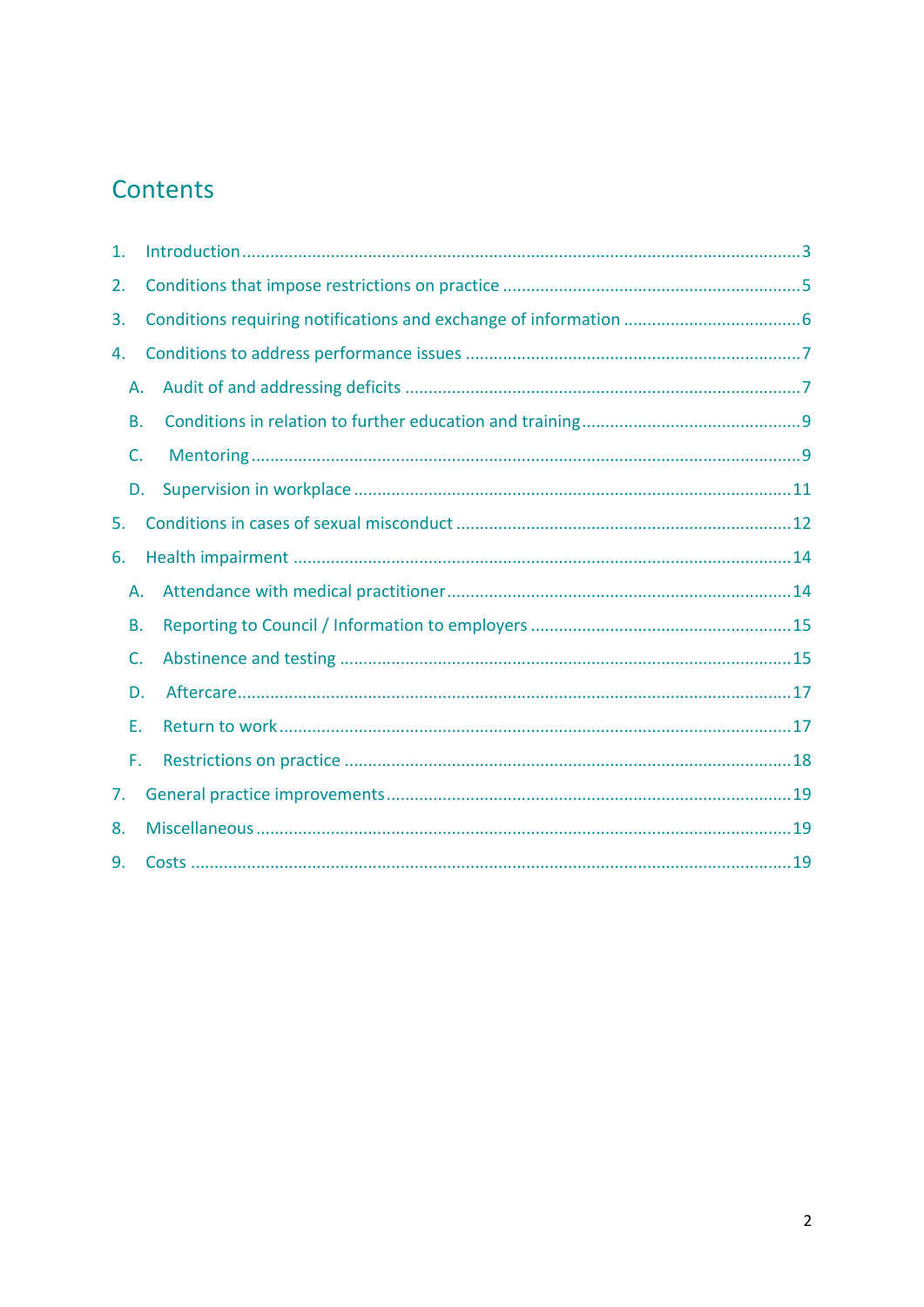# <span id="page-2-0"></span>**1.** Introduction

Where, following an inquiry by either the Professional Conduct Committee or the Health Committee, a complaint against a pharmacist or pharmacy owner has been upheld, section 48 of the Pharmacy Act 2007 (the Act) requires the Council to impose one or more of the following sanctions:

- a. Admonish or censure the pharmacist or pharmacy owner
- b. Attach conditions to the registration of the pharmacist or retail pharmacy business
- c. Suspend the registration of the pharmacist or retail pharmacy business for a specified period
- d. Cancel the pharmacist's registration or that of the registered retail pharmacy business
- e. Prohibit the pharmacist or pharmacy owner from applying to restore their name to the Register for a specified period

Where the Council decides to impose one or more conditions these may be imposed in addition to other sanctions such as admonishment or censure or following the expiry of a period of suspension.

This document should be read in conjunction with the PSI **Guide to Sanctioning** which sets out the Council's overall approach to sanctioning.

The purpose of this document is to provide information in relation to the type of conditions that may be imposed where the Council is of the view that a registrant's practice or the operation of a retail pharmacy business should be restricted in some way or that certain safeguards are required.

The document will assist:

- (a) the Council in formulating appropriate conditions
- (b) the Professional Conduct Committee and the Health Committee where it has decided to recommend to Council the imposition of conditions
- (c) pharmacists or pharmacy owners appearing before the Council and/or their representatives when the imposition of sanctions is being considered by the Council and
- (d) members of the public in understanding the conditions that may be imposed by the Council.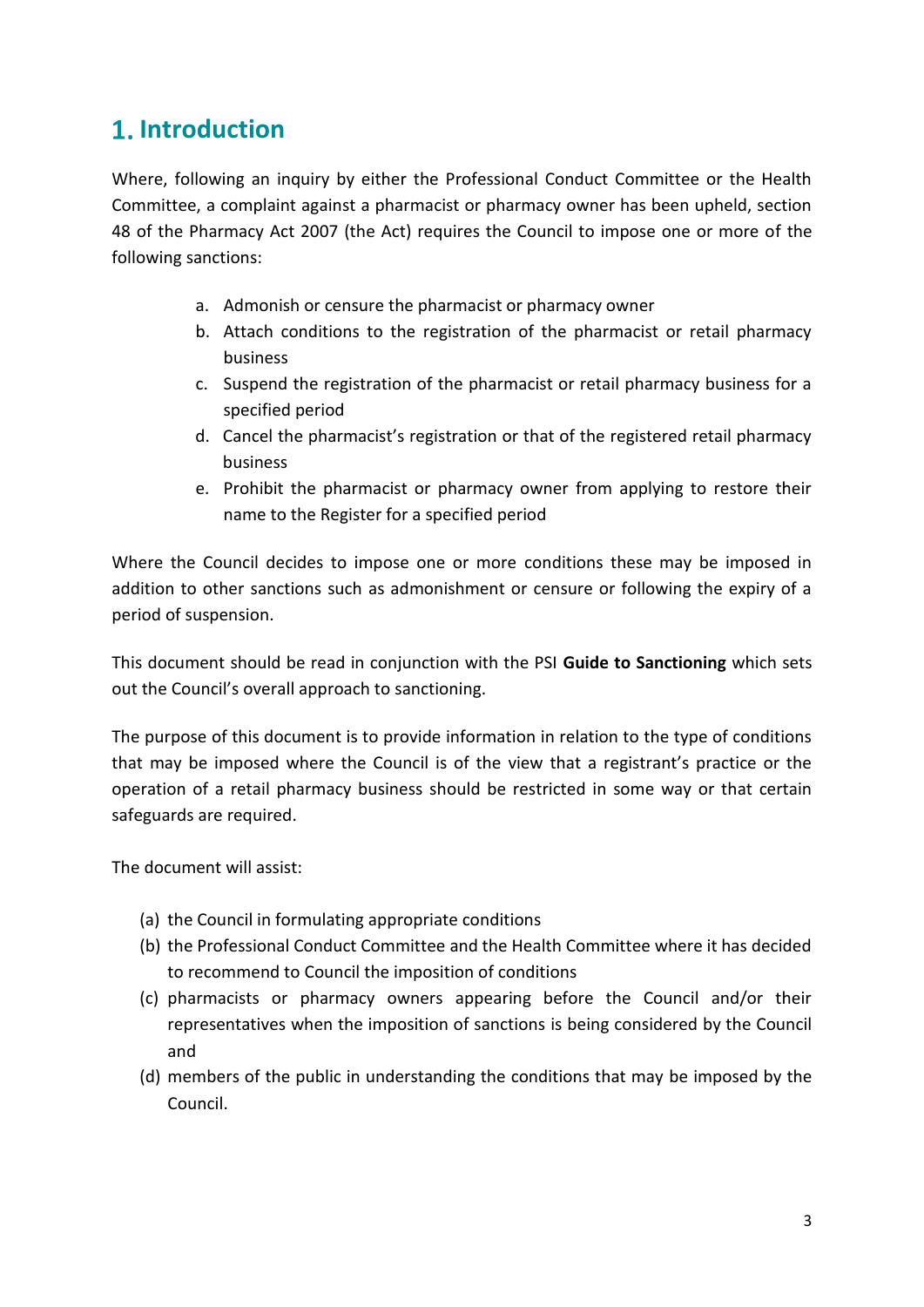A registrant's compliance with conditions will be monitored and a failure to comply may give rise to further disciplinary proceedings. Further a breach of a condition confirmed by the High Court may amount to contempt of court.

This document lists sample conditions that may be drawn from and/or adapted by the Council. Note that the Council will exercise its discretion in each case and is not bound to impose any of the sample conditions in this document. It may choose to impose a condition not listed in this document. This document is not legally binding. In each case where the Council is considering sanction it will have the assistance of a legal adviser, and the registrants concerned and the Registrar will have the opportunity to make representations as to the appropriate sanction. This guidance cannot operate to alter or displace what is the law. Pharmacists and pharmacy owners are advised to take independent legal advice if they are the subject of a complaint to the PSI.

This document will be updated and revised as the need arises.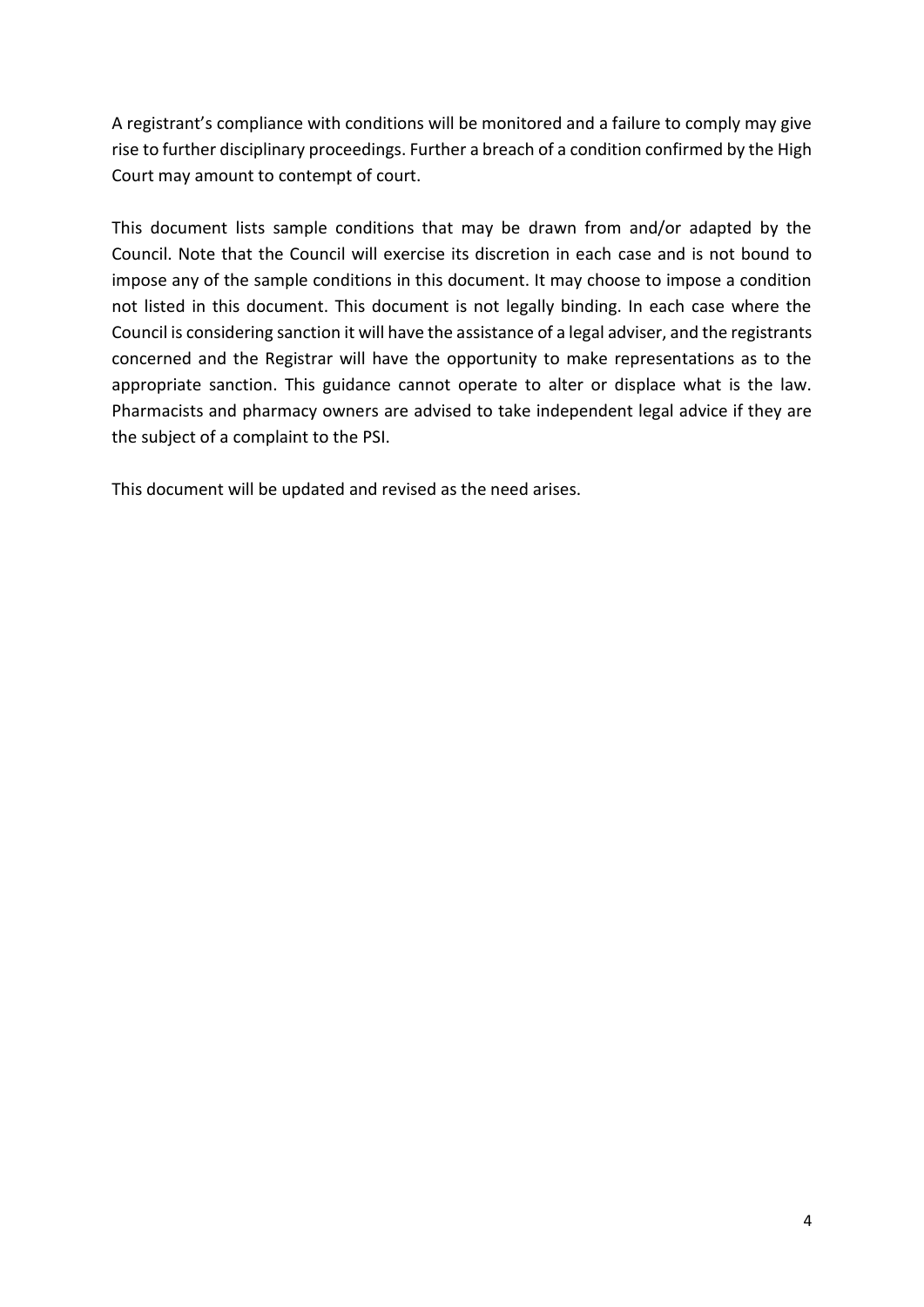# <span id="page-4-0"></span>**Conditions that Impose Restrictions on Practice**

Generally:

- 1. You shall not act as a Superintendent Pharmacist and/or Supervising Pharmacist and/or sole practitioner for [insert duration<sup>1</sup>].
- 2. You are prohibited from practising other than under the supervision of a senior and experienced registered pharmacist, who is acceptable to the Council/Registrar of the PSI, for a period of [insert time]<sup>2</sup>.
- 3. You must not work as a locum or undertake any work where you are the sole pharmacist unless approved by [for example mentor/registered medical practitioner] and with the prior agreement of the Registrar/Council.
- 4. You must not undertake any locum posts of less than x month's duration.
- 5. You will restrict your pharmacy practice as a locum to working in [named pharmacy].
- 6. On completion of the period of suspension you must confine your practice to working in  $\lceil \cdot \cdot \rceil$  where there are [number] of other practitioners.<sup>3</sup>
- 7. You must not practice pharmacy in any pharmacy in which [relative/family member] is an owner or is involved in the management of the pharmacy.

Sample conditions restricting type of services that may be provided:

- 1. You must not engage in the provision of [type of service/ area of practice] [unless directly supervised by a pharmacist].
- 2. Save in life threatening emergencies, you are not to dispense/supply or administer any controlled drugs.
- 3. You must not engage in the provision of [addiction and/or palliative care services or transactions for provision of [addiction and/or palliative] care services). This includes handling controlled drugs in the context of [addiction and/or palliative care] services.
- 4. You must have no involvement in the ordering, storage, prescribing, dispensing, labelling or supply of any controlled drugs.
- 5. You must have no involvement in the provision of pharmacy or healthcare services within the prison or criminal justice system or within [type] specialist hospitals/care homes.
- 6. You must not provide clinical advice in relation to alternative or complementary therapies or dispense any product in respect of such therapies.

 $\overline{a}$  $1$  This may be for a fixed period or until the pharmacist has successfully fulfilled another condition, for example completion of a mentoring programme.

 $2$  Council will consider whether confirmation from supervisor that the pharmacist is fit to resume unrestricted practice is required.

 $3$  Council will consider whether the pharmacist must work concurrently with another pharmacist.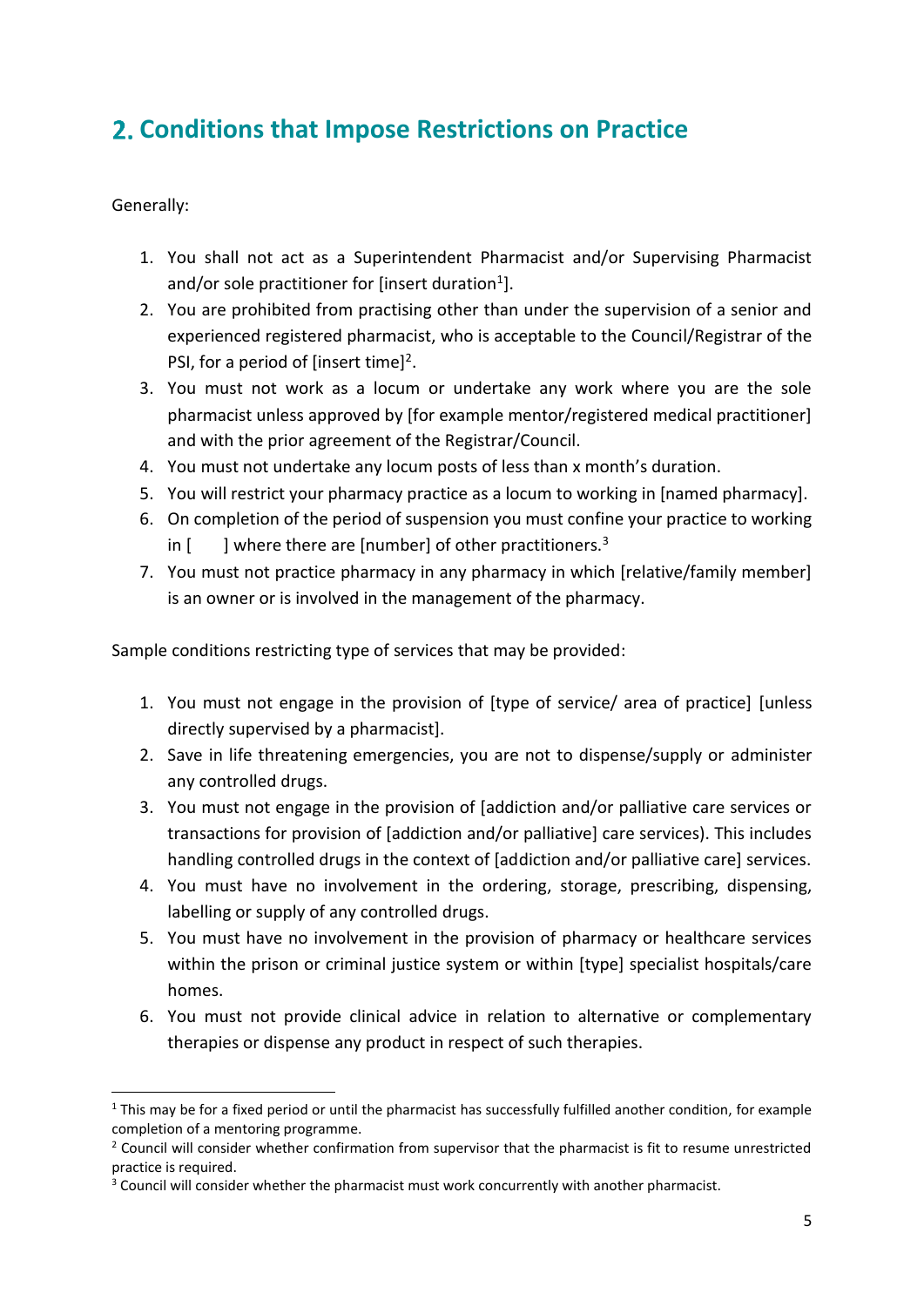7. You must have no involvement in the ordering, dispensing or supply of lifestyle drugs. This includes drugs for the treatment of impotency/male pattern baldness/obesity/smoking.

# <span id="page-5-0"></span>**Conditions Requiring Notifications and Exchange of Information**

The Pharmacy Act 2007 provides that the Council will give public notice of sanctions imposed where it is in the public interest to do so. In addition, in considering sanctions following an inquiry the Council may impose conditions in relation to the sharing of information with other parties where it is of the opinion that this is required.

Various parties may have an interest in conditions that have been imposed on a registrant, for example employers, other regulators, members of the public.

- 1. You will notify the following people, in writing, in relation to any work (whether paid or unpaid) for which registration with the PSI is required, of the conditions imposed on your registration [delete as applicable]:
	- All employers or contractors
	- Prospective employers or contractors
	- Agents acting on behalf of employers and locum agencies
	- Superintendent Pharmacist
	- Supervising Pharmacist
	- Pharmacy owner

In the case of prospective employers, this notification must be given at the time of application.

2. You will notify the PSI before undertaking any position for which registration with the PSI is required, and which requires you to act as a [pharmacist/Superintendent Pharmacist/Supervising Pharmacist] in the course of your duties, and to provide the PSI with the contact details of your [employer, Superintendent Pharmacist/ Supervising Pharmacist or pharmacy Owner]. A copy of these conditions will be furnished by the PSI to the Owner and Superintendent Pharmacist of the retail pharmacy business.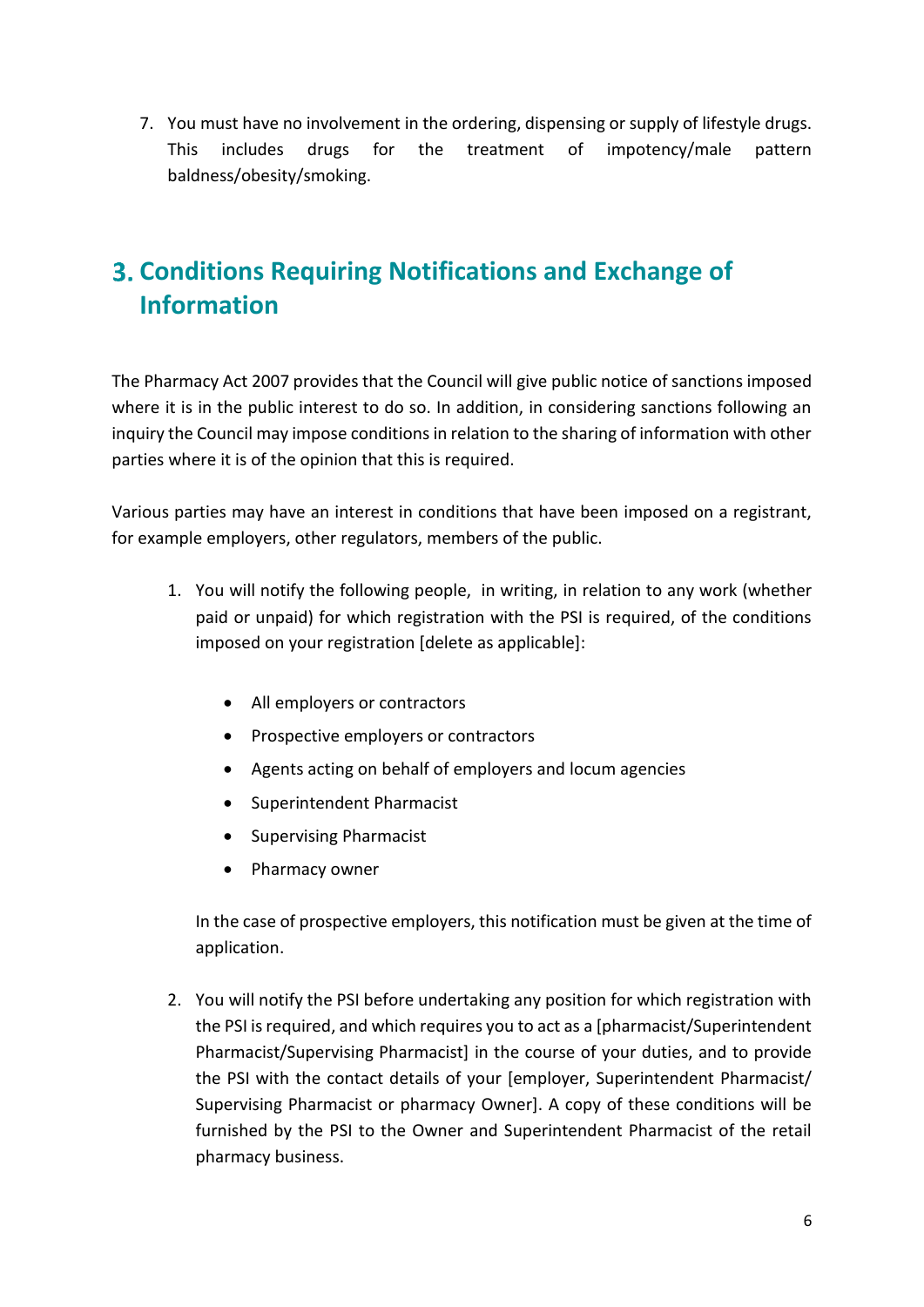- 3. You will notify any prospective employer of the existence of these conditions and will notify the PSI of when and where you intend to practice. A copy of these conditions will be furnished by the PSI to the Owner and Superintendent Pharmacist of the retail pharmacy business where you intend to practice.
- 4. You will consent to the PSI exchanging information with your employer, any locum agency, or any other person or organisation for whom you provide services that require registration with the PSI.
- 5. You will inform the PSI if you apply for registration and/or intend to work as a pharmacist outside of this jurisdiction. You will notify the regulatory body in that jurisdiction of all findings of this inquiry<sup>4</sup> and of these conditions.
- 6. You will notify the relevant [insert jurisdiction] regulatory bodies of all findings of this inquiry<sup>5</sup> and of these conditions.
- 7. Should you leave this jurisdiction for employment purposes before the expiration of these conditions you must notify the Registrar/Council within 7 days of your return to Ireland. For confirmation, the following conditions can only be fulfilled in this jurisdiction and the monitoring of your compliance with these conditions will start from the date of your return. You are not to carry out any work (whether paid or unpaid) for which registration with the PSI is required until you have notified the PSI of your return.

## <span id="page-6-0"></span>**Conditions to Address Performance Issues**

A variety of conditions may be necessary to address performance issues. These may include restrictions on practice, a period of supervision, an assessment of the extent of the deficits in practice and/or a remediation programme involving learning and development activities including training and/or mentoring.

## <span id="page-6-1"></span>A. Audit of and addressing deficits

**.** 

These conditions aim to have performance assessed, deficits identified and steps necessary to address those deficits made clear. Where the performance issue is relatively minor the Council may specify that a self-audit should be completed. In other cases an appropriate

<sup>4</sup> Publication of conditions will also be considered under section 57 of the Act.

<sup>5</sup> Publication of conditions will also be considered under section 57 of the Act.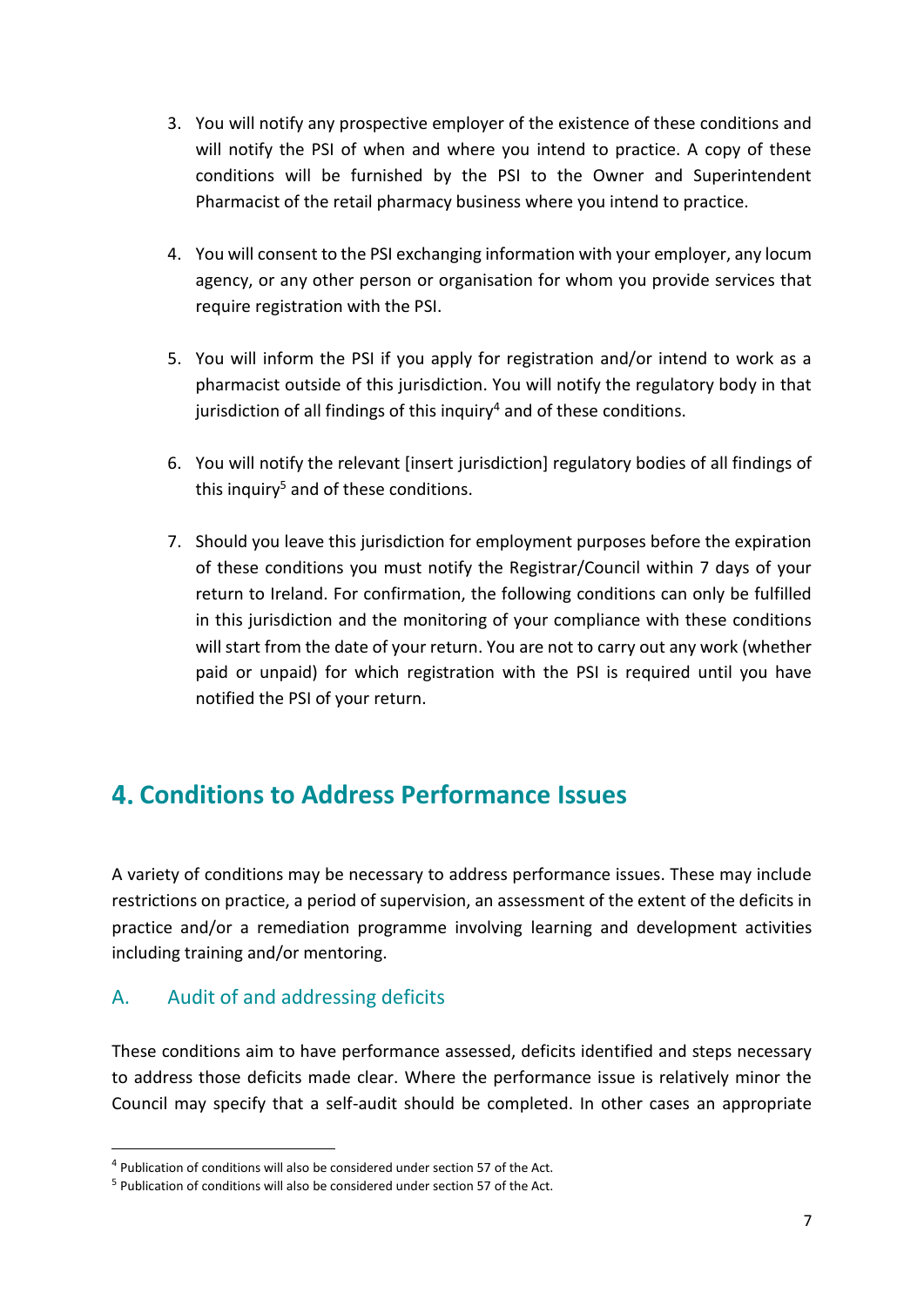assessor is appointed and that he/she reports at regular intervals to either the Registrar or the Council. There should be a final report indicating whether the registrant is fit to return to unrestricted practice. The registrant should be required to comply with all requests of the assessor. These conditions may be imposed in conjunction with other conditions, for example, with a period of mentorship. In addition, they may be appropriate in conjunction with a requirement for supervised practice and restriction on being a supervising or superintendent pharmacist.

- 1. You shall carry out [an audit of the processes and procedures/ assessment of your practice having regard to the Core Competency Framework for Pharmacists approved by the Council of the PSI] and address the deficiencies identified in the findings of the Professional Conduct Committee. You shall submit a report to the Registrar of the PSI on or before [insert date] identifying how those deficiencies have been addressed.
- 2. You shall promptly [or by specified date] engage with a suitably qualified senior and experienced pharmacist to be nominated by the Registrar of the PSI for an assessment of your practice, to identify and address any deficits in your professional practice [which may include deficits in pharmacy procedures] with a particular focus on the circumstances giving rise to this complaint and with reference to the Core Competency Framework for Pharmacists approved by the Council of the PSI. The assessment will be conducted with a view to devising appropriate learning activities and assessment modalities, which may include the preparation of and adherence to a development plan, specified educational courses, training or other means (ranging from workplace learning to formal assessed programmes) to facilitate the improvement of your competence to practise.
- 3. You must fully comply with all advice, guidance and recommendations of the nominated assessor, including the satisfactory completion of any specified courses or other learning activities.
- 4. You shall authorise the assessor to report periodically to the Council/Registrar on this assessment, to include progress on all learning activities recommended, undertaken and completed by you, concluding in a final report with an evaluation of your overall compliance with this condition and confirmation that the deficits identified have been addressed.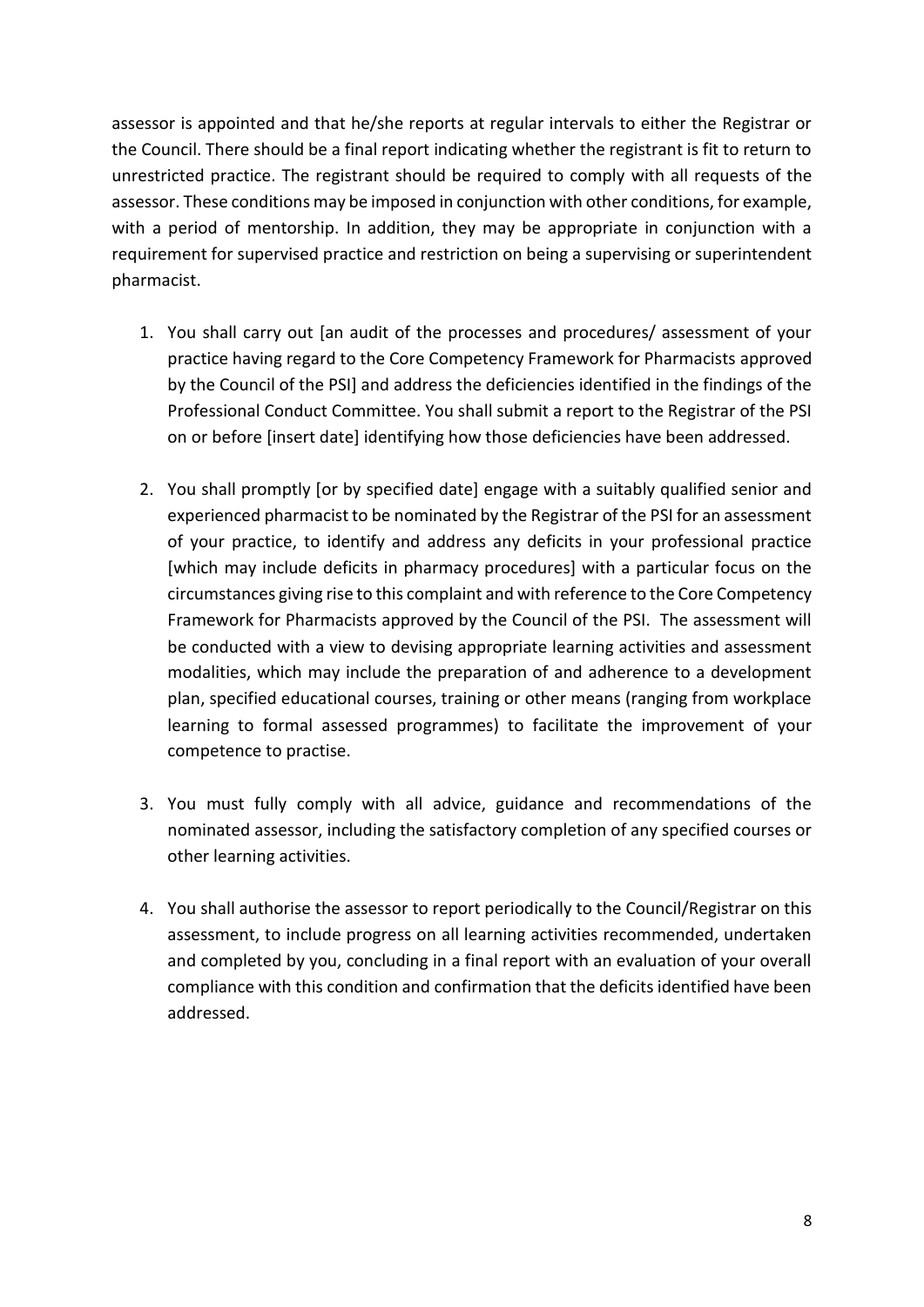## <span id="page-8-0"></span>B. Conditions in relation to further education and training<sup>6</sup>

1. You will undertake further training in the following areas:

[area of practice in respect of which findings of deficits]

Such training is to be arranged and paid for by you. You must provide the Registrar with evidence of satisfactory completion issued by the training provider within 10 working days of the course being completed.

- 2. You will refrain from [area of pharmacy practice] until you have provided satisfactory evidence to the Registrar that you have completed appropriate, up to date training in this area, and that you are competent to provide such a service safely.
- 3. [During x period] or [Before returning to practice] you shall attend and complete successfully [specific courses or education, eg a particular exam]; you must complete the [course/ examination] within x months of the date from which these conditions become effective and forward a [copy of your results/ certificate of satisfactory completion] to the Council/Registrar.
- 4. Upon successful completion of the  $[course<sup>7</sup>/$  exam] you will not return to practice as a pharmacist other than under the supervision of  $[a]$  tutor pharmacist<sup>8</sup> or a person eligible to be a tutor pharmacist]. In either event the supervisor must be approved in advance by the Registrar. This supervised practice shall continue for a period of not less than [insert period] months full-time or the part-time equivalent of [ insert period] full-time work and thereafter until the supervisor certifies to the Registrar that you are fit and competent to practice unsupervised.
- 5. You must provide evidence to the Council/Registrar of your ongoing and regular engagement in continuing professional development.

#### <span id="page-8-1"></span>C. Mentoring

**.** 

Mentoring is a process that may be used to help the registrant develop professionally. In particular it can be used to help the pharmacist:

(a) identify ways to improve their performance and develop their skills and professional development

 $6$  These may be combined with conditions restricting practice or requiring supervision

<sup>7</sup> Eg communications or professionalism

<sup>8</sup> See also section in relation to supervision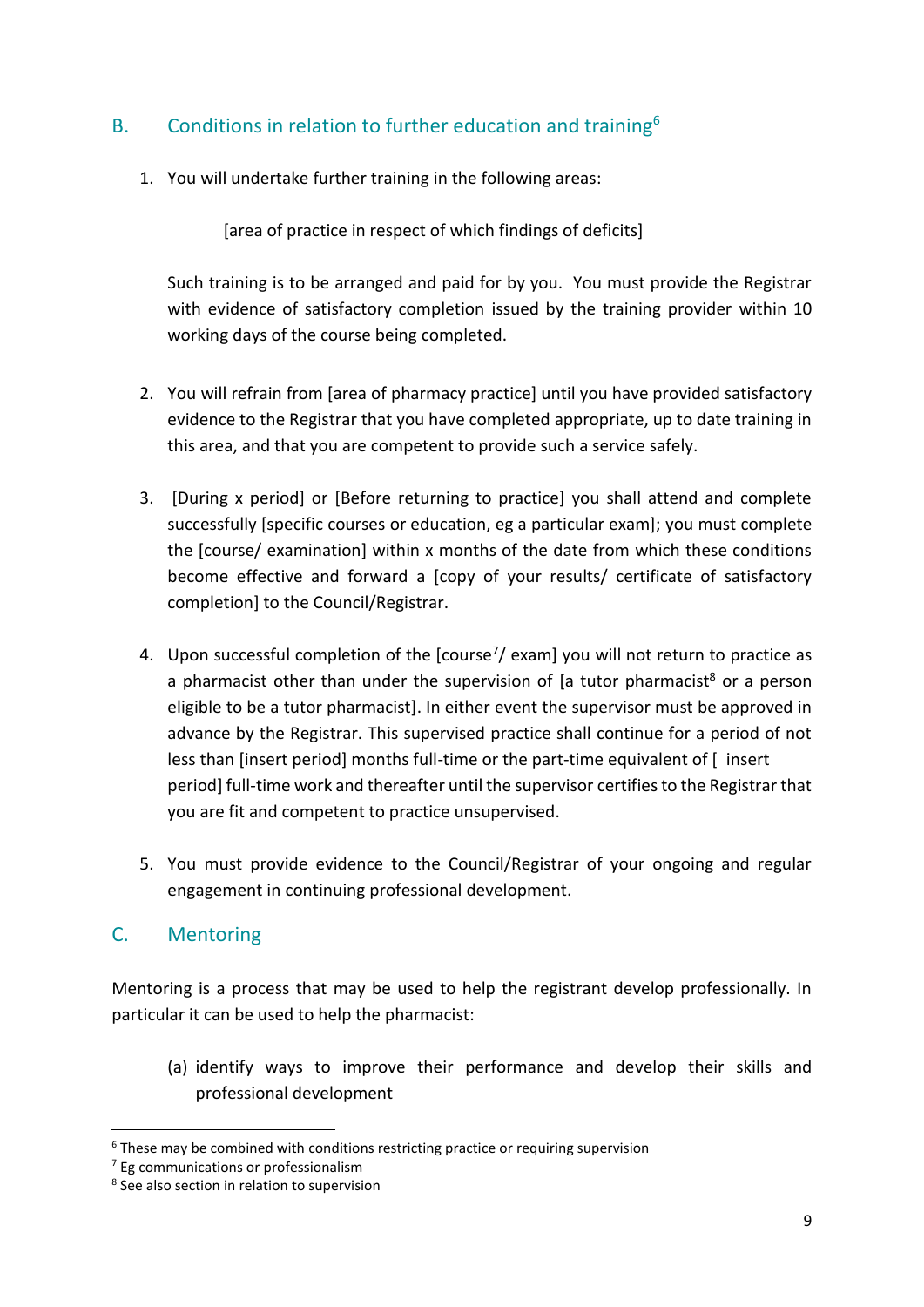- (b) develop a better understanding of their professional role
- (c) by sharing expertise / values / skills / perspectives
- (d) gain insight into and identify solutions for difficult issues, and
- (e) by developing action plans and assessing progress.

Conditions in relation to mentoring should cover the appointment of the mentor, the duration of the programme and provide for reporting to Council/Registrar. The mentor may also be required to carry out an audit or assessment of the registrant's practice and/or processes at the pharmacy in which the registrant works. Reports in relation to progress should be issued during [at specified intervals] and at the conclusion of the mentoring programme.

#### Appointment:

1. You shall promptly [or specify date for example within 2 months of confirmation of conditions by High Court] enter into a mentoring programme with a senior and experienced pharmacist to be [nominated by/agreed with] the Registrar of the PSI. You shall seek advice from, and maintain regular contact with such mentor. You shall comply with all advice, guidance and recommendations of the mentor. Such advice may include attendance and completion of academic or vocational courses or any other such learning and development activities as required.

You will arrange to have regular consultations with a mentor/ tutor and meet with him or her as required and abide by any advice or recommendations given. Such advice may include attendance and completion of academic or vocational courses or any other such learning and development activities as required.

Duration of mentorship:

- 1. This formal mentoring relationship will continue for a minimum period of [ months/years] and that during the first [specify period] there will be face to face meetings with the mentor at eight week intervals at a minimum and reschedule thereafter at intervals to be agreed by the mentor with the Registrar/Council.
- 2. This mentorship will continue for a minimum period of [insert] months and thereafter until such time as you are informed by the Council that it is satisfied that you have successfully and adequately addressed the deficits in your professional practice. The mentorship will last for a maximum period of  $[$  ]. Either you or the Registrar may bring any application to the Council in this regard on notice to the other.

Reporting: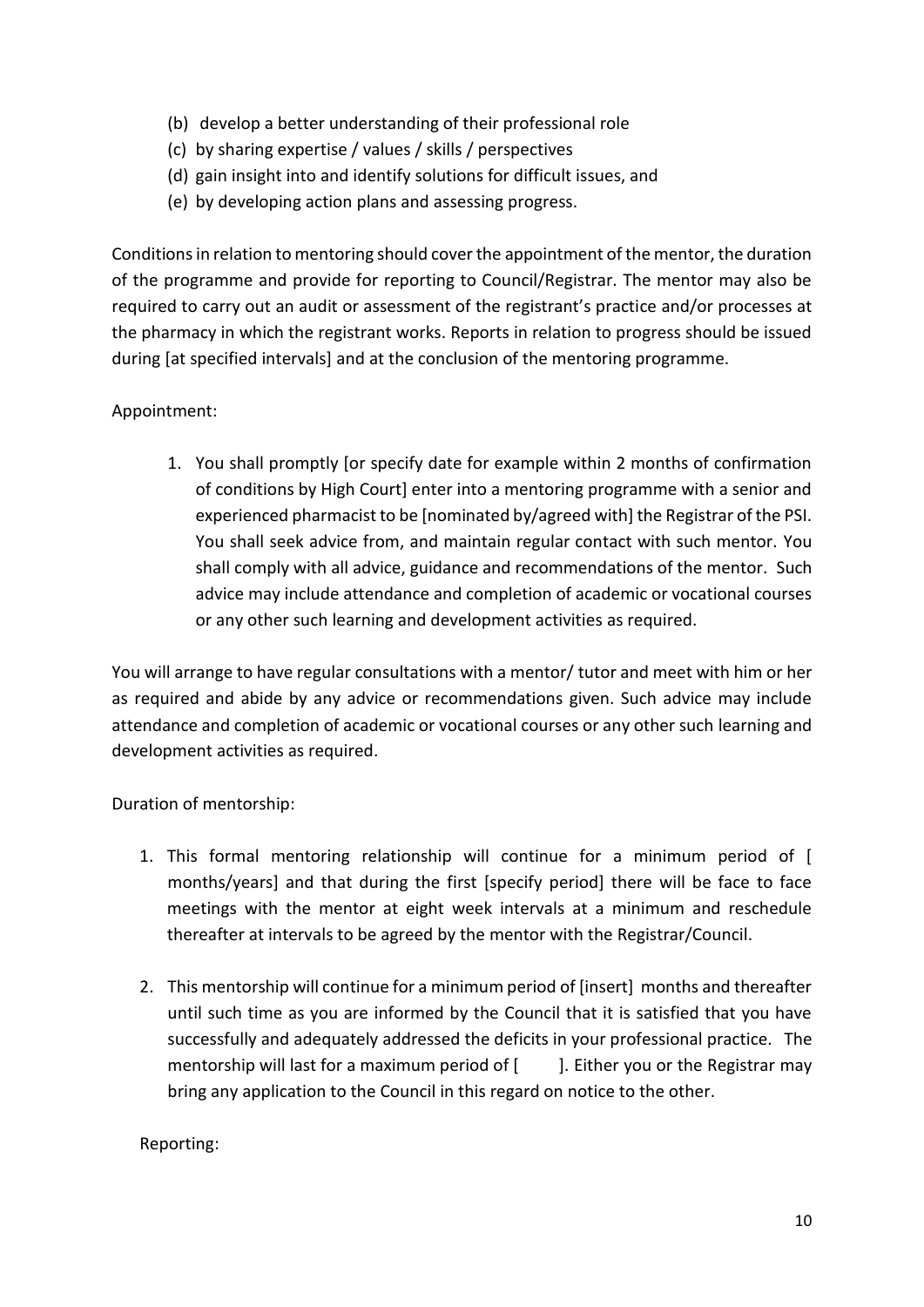- 1. You will agree to the mentor issuing reports to the Registrar/Council, which reports will be furnished/requested at regular intervals [or specified intervals] or at the request of the Registrar.
- 2. You will agree to the mentor issuing a final report to the Registrar/Council at the conclusion of the period specified in condition [ ] in which the mentor will advise whether in his/her opinion you are fit to return to unrestricted practice. In the event that the mentor is satisfied that you have successfully addressed the deficits in your professional practice before that date the mentor may issue the final report at such earlier time.

### <span id="page-10-0"></span>D. Supervision in workplace

These sample conditions require a third party at the pharmacist's workplace, for example the supervising or superintendent pharmacist, to assume responsibilities. They may be appropriate where the Council has prior confirmation from such person that they are prepared to act in this capacity. Such person should be aware of the findings against the pharmacist and of the sanctions imposed. The extent of the supervision required will be specified by the Council and will be dependent on the risk to the public as evidenced by the findings of the Inquiry Committee. Supervision may be confined to an audit at specified intervals of the pharmacist's work or it may extend to a requirement that the pharmacist work concurrently with the supervisor.

- 1. You will remain under the [direct] supervision of your Superintendent Pharmacist/Supervising Pharmacist.<sup>9</sup>
- 2. You will only engage in the provision of [insert specified service<sup>10</sup>] whilst under the direct supervision of a Supervising Pharmacist/ Pharmacist nominated by Supervising Pharmacist (delete as appropriate) who is aware of these conditions.
- 3. The Superintendent Pharmacist/supervising Pharmacists/ Pharmacist nominated by Supervising Pharmacists (delete as appropriate) may not be a family member.
- 4. You will arrange for your Superintendent Pharmacist/Supervising Pharmacist to review the controlled drugs register for [name/class of medicine] and to provide a report to the PSI on the following: [insert as appropriate to concern]

1

<sup>&</sup>lt;sup>9</sup> Council will clarify the nature of the direct supervision.

 $10$ For example: (a)addiction services or transactions for provisions of addiction services (b) palliative care services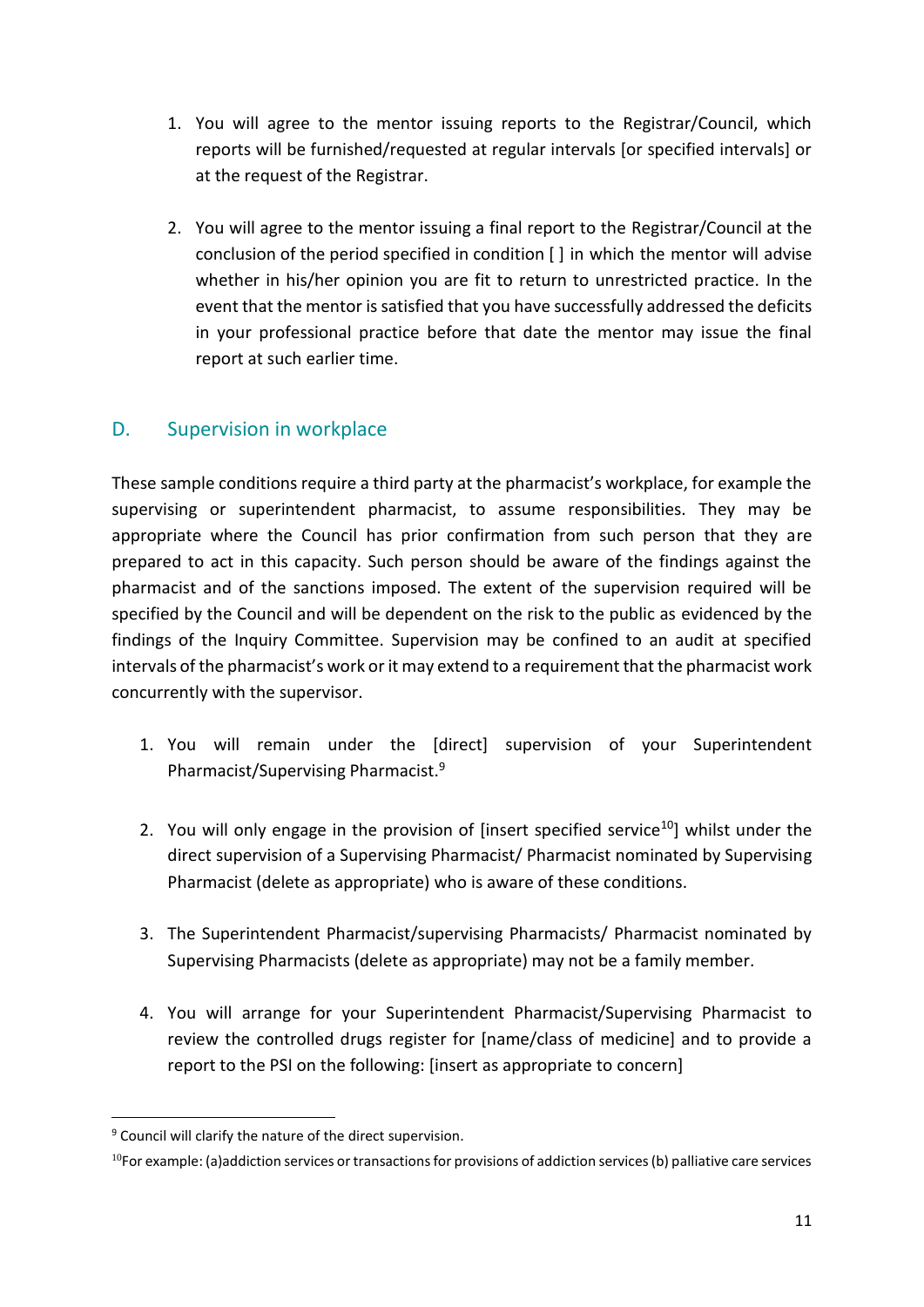- 5. You will arrange for your Superintendent Pharmacist/Supervising Pharmacist to send a report on your progress and development directly to the Registrar/Council every [number of months] or on request.
- 6. You will agree to the Superintendent Pharmacist/Supervising Pharmacist/ providing a report to the Council on your efforts to improve your knowledge / pharmacy practice.
- 7. You will agree to the PSI exchanging information with the Superintendent Pharmacist/Supervising Pharmacist [delete as appropriate] about your efforts to improve your knowledge/pharmacy practice.

## <span id="page-11-0"></span>**5.** Conditions in cases of sexual misconduct

A variety of conditions may be appropriate in cases of sexual misconduct including appropriate notifications, restrictions on practice, assessment and treatment.

Notifications:

- 1. You shall notify the PSI of any future employment as a pharmacist that you intend to take, prior to taking up such employment.  $11$
- 2. You shall notify any future employer, before taking up such employment as a pharmacist, that you have been found guilty of professional misconduct, that you have been convicted of an offence under the Child Trafficking and Pornography Act 1998 and that you have been placed on the Sex Offenders Register for [insert period].

#### Consultations:

- 1. Save in life threatening emergencies, you will undertake all consultations with male/female/vulnerable patients/ persons under the age of 18 [delete as appropriate] in the immediate presence of another pharmacist registered with the PSI/or another registered health care professional or other person acceptable to the Registrar.
	- a. In the event of a patient rejecting the presence of the chaperone you shall not proceed.

**<sup>.</sup>** <sup>11</sup> Where not removed from register or suspended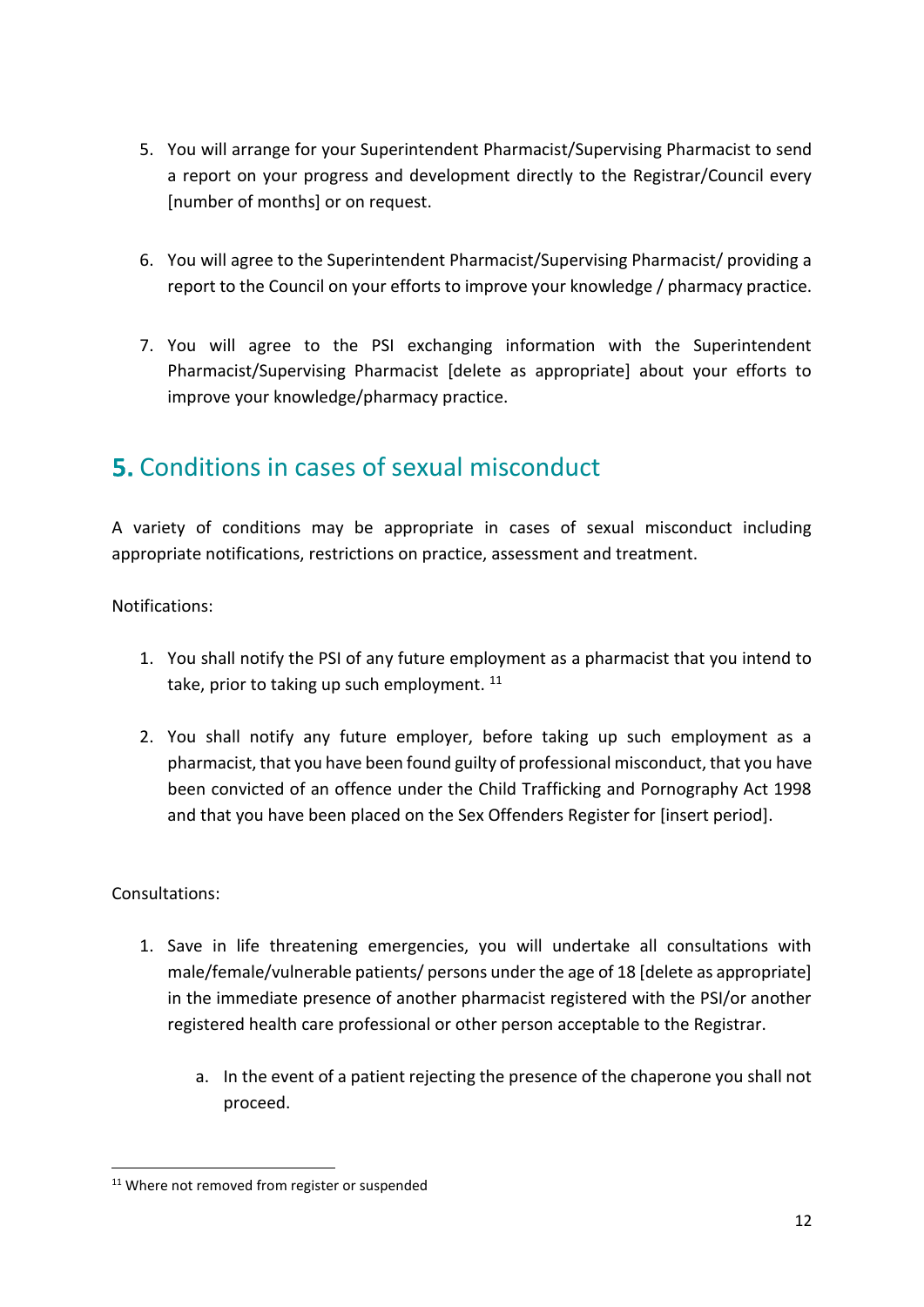- b. You will keep a contemporaneous record in book form of all consultations with male/female/vulnerable patients/ persons under the age of 18 [delete as appropriate]. This must have clear entries of the name and qualification of the chaperone and each entry must be signed and dated by you and the chaperone. You shall present this to the Registrar every [number of months], or on request, and at any subsequent review.
- 2. You shall not undertake any domiciliary visits, including the delivery of medicines, while engaged in the practice of pharmacy.
- 3. You shall not attend patients while unaccompanied $12$ .

#### Ongoing assessment:

1. You shall submit to regular psychiatric assessment<sup>13</sup> and treatment at intervals of not greater than [insert time period], by a consultant psychiatrist acceptable to the Registrar/Council and shall arrange for the provision of reports to the Registrar/Council regarding those assessments.

Restrictions in services:

**.** 

- 1. You will not undertake any pharmacy practice involving, for example:
	- a. Medicine Use/Medication Reviews in a domiciliary setting
	- b. Emergency hormonal contraception
- 2. You will not undertake any point of care testing.

<sup>&</sup>lt;sup>12</sup> Where a pharmacist is employed in a hospital it may be appropriate for them to participate in ward rounds but not be permitted to attend on patients unaccompanied.

 $13$  This condition may be adapted to specify more particularly the nature of the assessment and treatment required.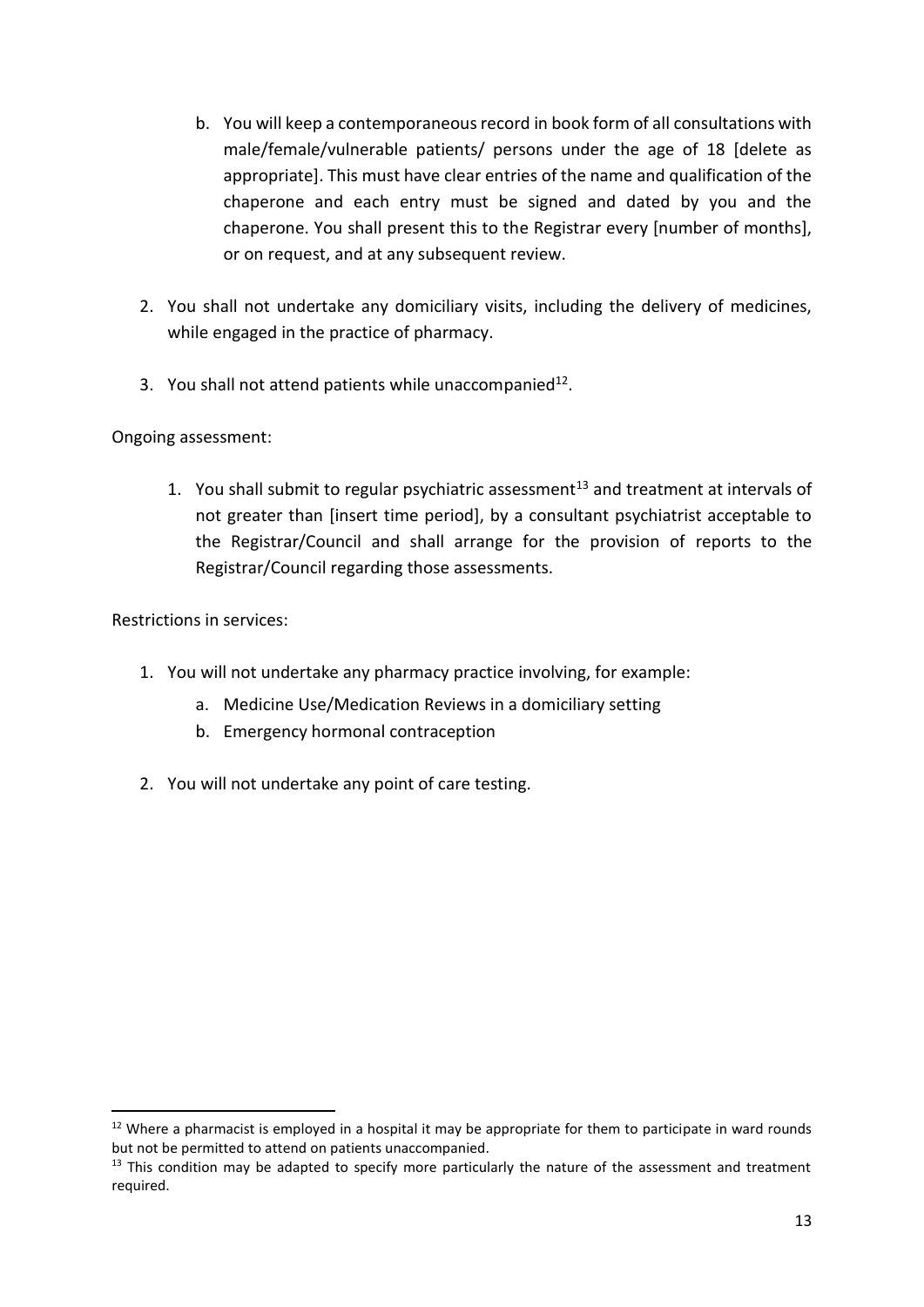Restrictions in relation to training of other pharmacy staff or students:

- 1. You will not undertake work as a tutor for a period of [specify period].
- 2. You will not have involvement in the training of support staff/technicians.
- 3. You will not employ or supervise pharmacy students in your practice.

# <span id="page-13-0"></span>**Health Impairment**

Where a pharmacist has been found to be suffering from an impairment of their ability to practise because of a health impairment a combination of conditions will usually be appropriate and will depend on the health issue in question. Public safety and opportunities for rehabilitation will be addressed. The Council will also have regard to medical reports submitted by either the Registrar or the Pharmacist in determining what conditions are appropriate in individual cases. These conditions will be considered in addition to the conditions set out at other sections of this document.

### <span id="page-13-1"></span>A. Attendance with medical practitioner

- 1. You shall [arrange and] attend for assessment and supervision by [a consultant {insert specialist} or occupational health physician] nominated/approved by the Registrar/Council at intervals determined by the Registrar/Council. You will agree to the provision of reports to the Registrar/Council regarding those assessments. You will follow their advice and comply with recommended treatment. You will consent to the PSI/Registrar corresponding with him/her about your health.
- 2. Your [insert relevant medical personnel] will be informed of these conditions and will be given all documentation considered by the Council in relation to your health status.
- 3. You will agree to your [insert specialist/ gp etc ] notifying the Council/ Registrar where there is any change in your condition or if he/she becomes aware of any breach of these conditions and/or deviation from recommended treatment plans and/or noncompliance with medication regimes.
- 4. You will attend out-patient treatment under the supervision of a [insert specialist] as approved by the Registrar/Council.
- 5. You will inform the Registrar/Council if you change medical practitioner.
- 6. You must continue to take all medication prescribed by your treating doctor for the treatment of your [eg alcohol misuse] for as long as deemed necessary by your monitoring physician.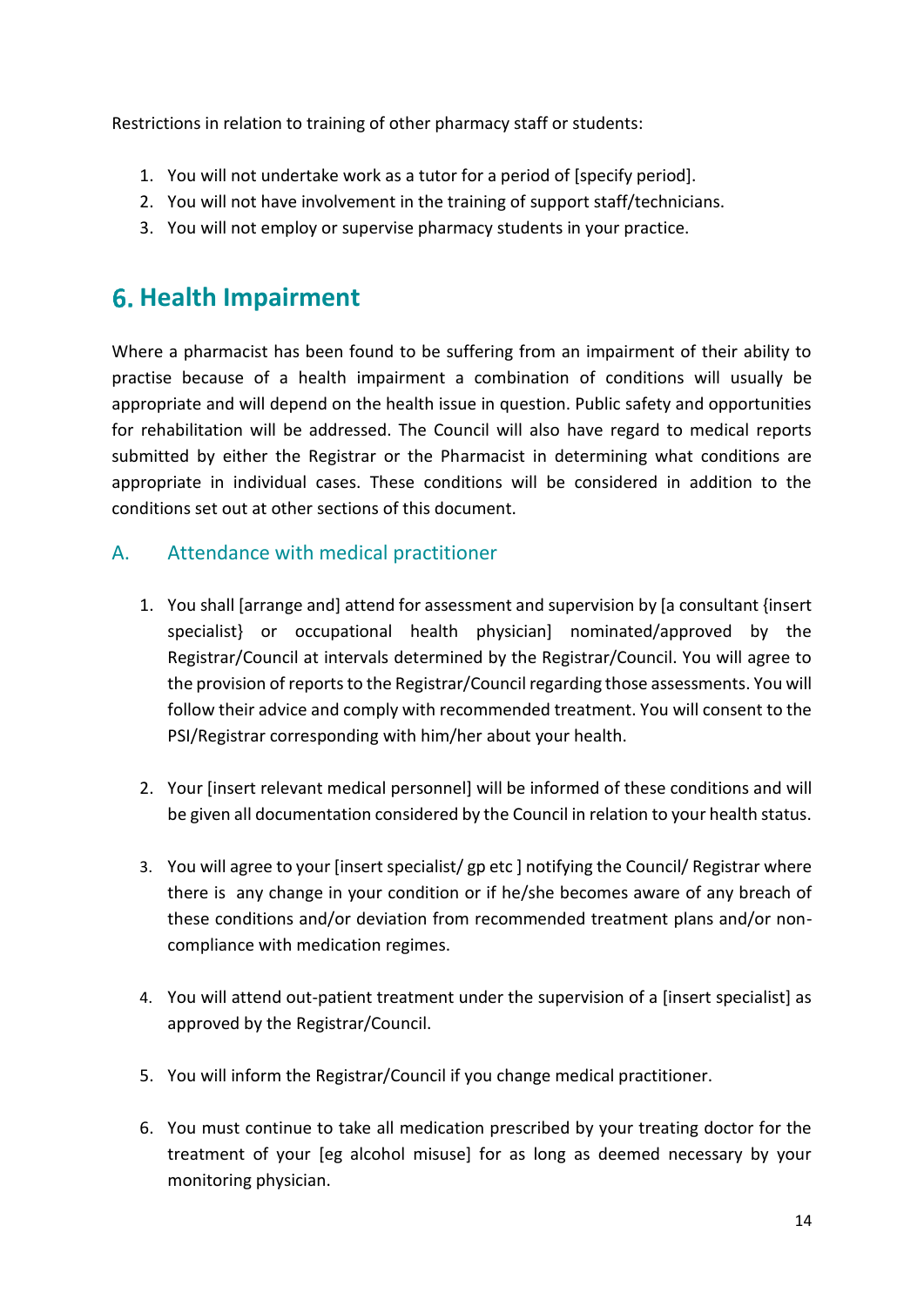7. You will continue to attend your medical practitioner regularly and authorise the said practitioner to furnish [specify intervals eg three monthly] reports on your progress to the Registrar of the PSI and you will attend any independent medical assessment as nominated by the PSI/Registrar/Council.

Reports to Registrar/Council:

- 1. You must allow the Registrar/ Council to exchange information with your [medical practitioner(s)] on your progress under supervision, fitness to practise and compliance with these conditions.
- 2. You must agree to regular reports from your treating [insert specialist] and any other reports as requested by the Registrar to be submitted to the Registrar.
- 3. You must meet any costs associated with attending such supervision and the provision of reports.

## <span id="page-14-0"></span>B. Reporting to Council / Information to employers<sup>14</sup>

- 1. You must inform all future employers of your [insert health condition].
- 2. You will notify any prospective employer at the time of application of the existence of these conditions.
- 3. You will notify the Registrar/Council of any return to practise including notification if you leave the jurisdiction, apply for registration in another jurisdiction and commence practice as a pharmacist in another jurisdiction.
- 4. You will notify the Registrar/Council of any future employment as a pharmacist that you intend to take, prior to taking up such employment.
- 5. You will notify any prospective employer of the existence of these conditions and you will notify the PSI of when and where you intend to take up employment (remunerated or otherwise). A copy of these conditions will be furnished by the PSI to the Owner and Superintendent Pharmacist of the retail pharmacy business concerned.

## <span id="page-14-1"></span>C. Abstinence and testing

#### Abstinence:

**<sup>.</sup>** <sup>14</sup>. See [ ] in relation to notifications.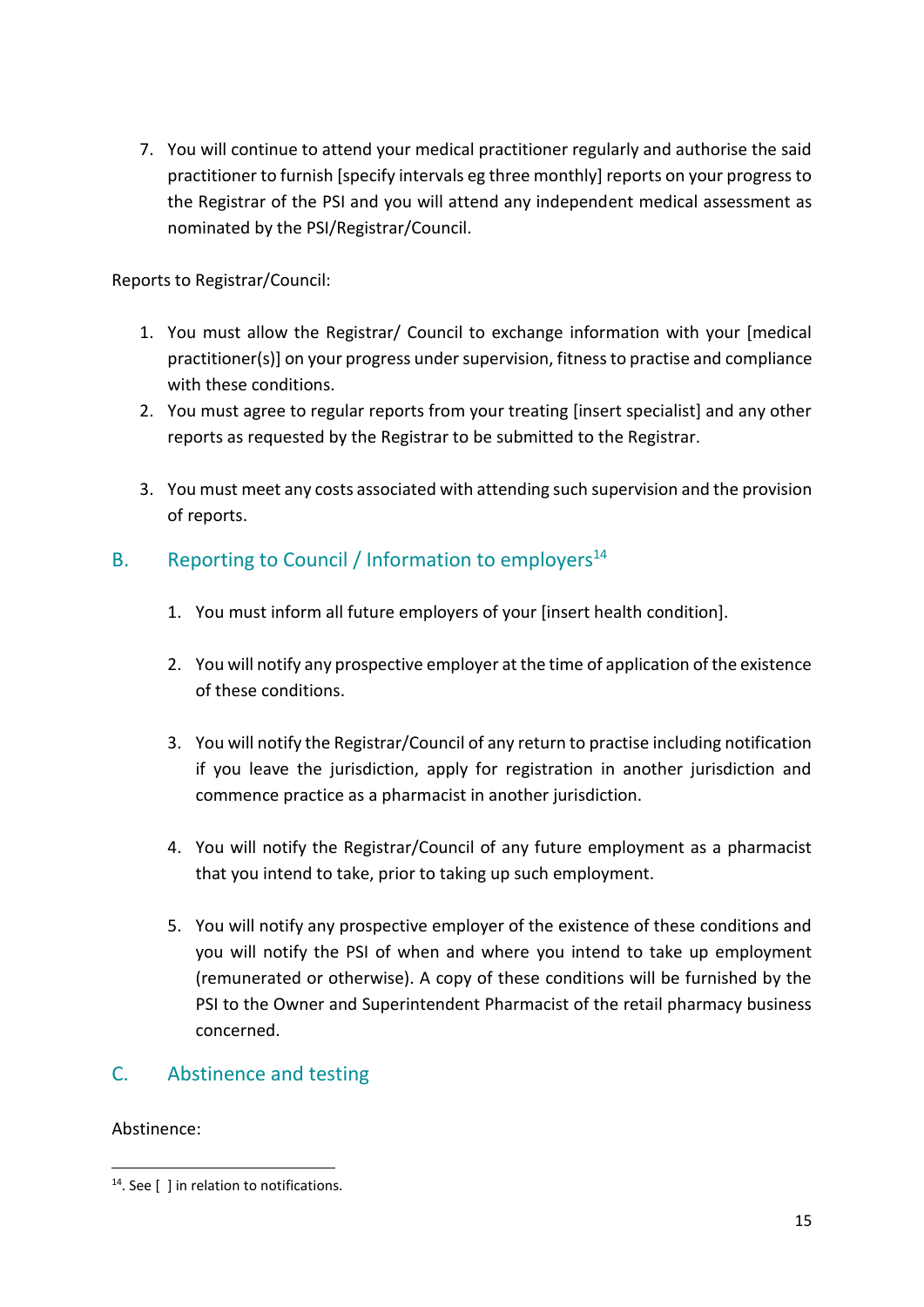- 1. You must abstain absolutely from the consumption of alcohol.
- 2. You must limit your alcohol consumption in accordance with the directions given by your medical supervisor, abstaining absolutely if they so require.
- 3. You must remain abstinent from all drugs, unless such drugs are prescribed by a treating physician.
- 4. You must abstain absolutely from the consumption of alcohol for the duration of treatment and any recommended withdrawal period from drugs, when such drugs have the potential for interaction with alcohol.<sup>15</sup>
- 5. You must refrain from self medicating (apart from/including taking over the counter drugs which do not require a prescription) and take drugs only as prescribed for you by your general practitioner or any registered medical, dental or nurse practitioner responsible for your care.

#### Testing:

**.** 

- 1. You must comply with arrangements made by or on behalf of the Council for the testing, including random testing, of breath, blood, urine, saliva and or hair for the recent and long term ingestion of alcohol or other drugs. The results of these tests will be furnished promptly to the Registrar/Council
- 2. You must arrange and undertake [type of test, including random breath, blood, urine, saliva and/or hair] for the recent and long term ingestion of alcohol and/ or [drug] every [number of months] until [set duration]. The test must be undertaken in such a way that the chain of custody can be shown to be intact. The results of such tests should be promptly forwarded to the Registrar/Council. The costs of such tests are to be borne by you.

 $15$  This may be appropriate where the pharmacist is being treated for another condition eg drug addiction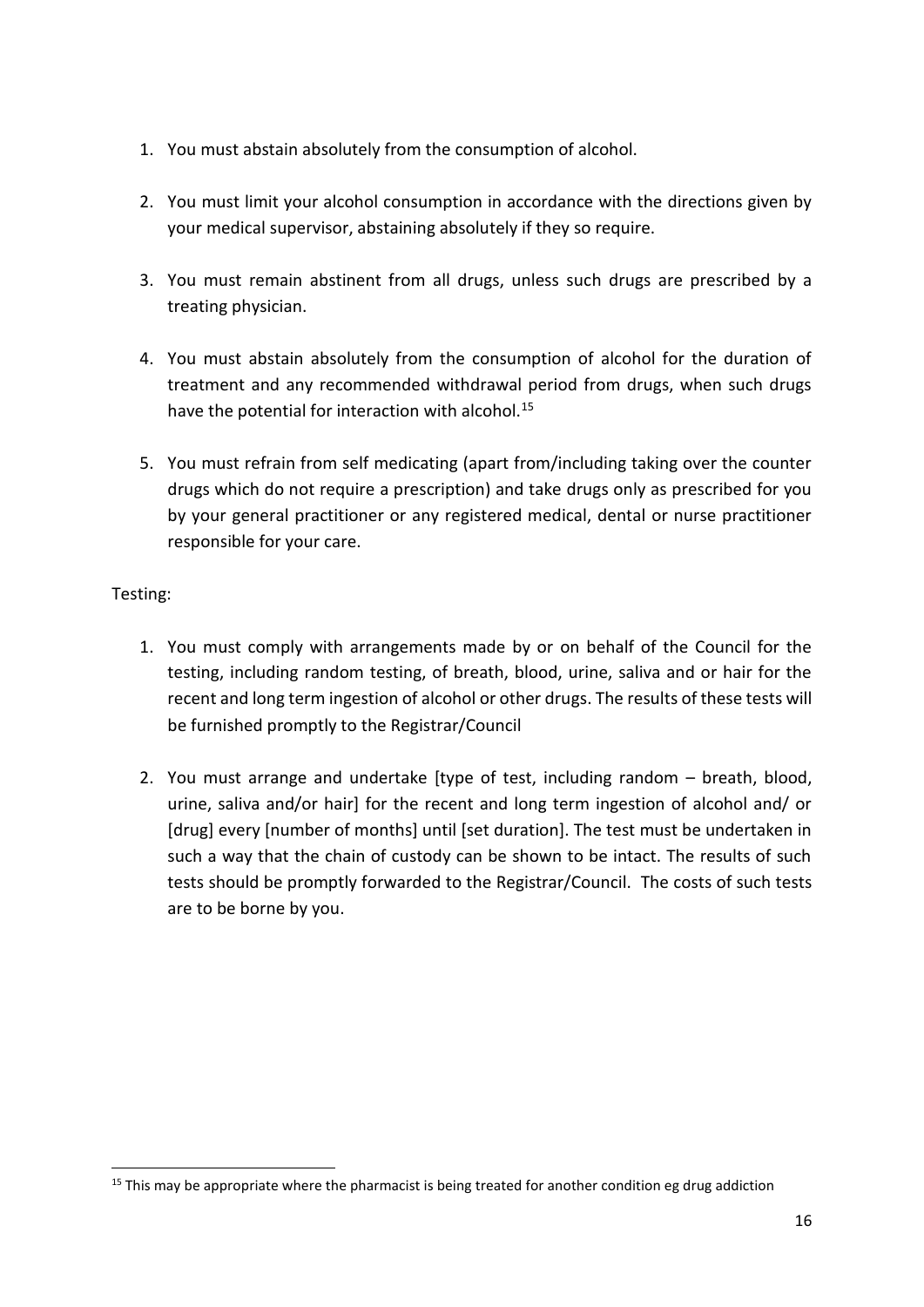#### <span id="page-16-0"></span>D. Aftercare

#### 1. You must

- a. Attend [regularly/ three to five times a week/as directed by the Registrar or medical practitioner] meetings of [Alcoholics Anonymous/Narcotics Anonymous/or any other support group]
- b. You must provide evidence of your attendance at such meetings to the Registrar/Council on a [insert period] monthly basis.
- 2. You must attend/ continue an aftercare programme at [named centre] for a period of not less than [insert period].
- 3. You must attend individual counselling [eg with addiction counsellor] sessions with a practitioner/counsellor approved by the Registrar/Council for [insert period].
- 4. You will agree to your [for example, addiction] counsellor furnishing reports to the PSI [insert period – eg every three months] and if requested to do so by the PSI for [insert period] agree to a copy of these conditions being furnished by the Registrar to the counsellor. You will agree to the counsellor notifying the Registrar/Council if they become aware of any breach of these conditions, or if any positive result is forthcoming as a result of testing for alcohol and/or drugs.
- 5. You will identify, source and participate in training to address and encourage personal and professional development to include [for example, stress management, assertion training and formal management training] as necessary.

#### <span id="page-16-1"></span>E. Return to work $^{16}$

**.** 

- 1. You must obtain the approval of your [treating physician or other healthcare professional] before accepting any post which requires registration with the PSI.
- 2. Your return to practice will be on the basis of a phased, graduated plan, the plan to be approved by the [insert specialist eg independent consultant psychiatrist] and confirmed by the Registrar/Council.

 $16$  These conditions may be considered in conjunction with suspension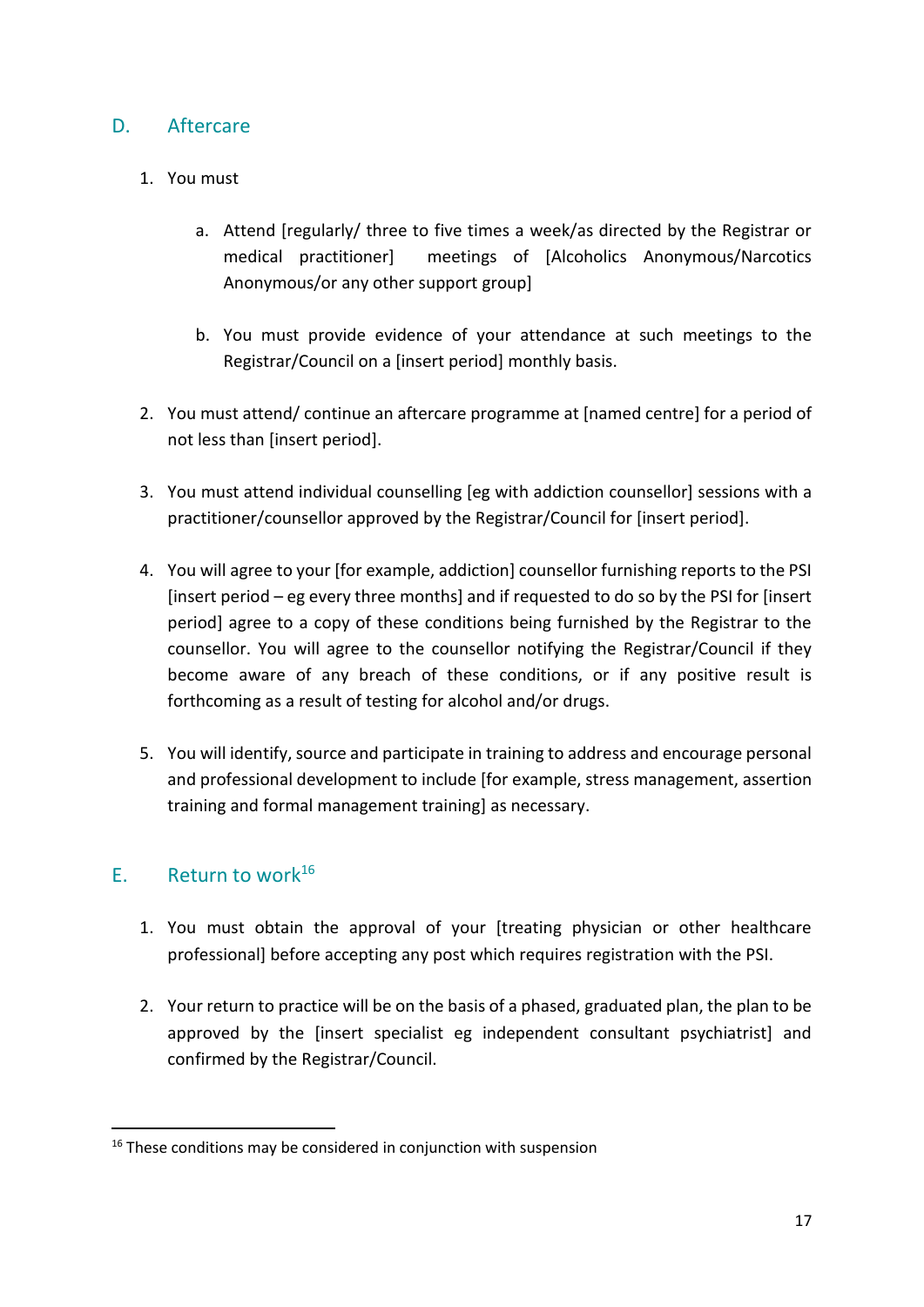- 3. You must keep your professional commitments under review and limit your practice in accordance with your [practitioner's] advice.
- 4. You must cease work immediately if your [practitioner] advises you to do so. You will notify the Registrar/Council promptly should this occur.
- 5. You must provide evidence to the Registrar/Council from an occupational health physician, acceptable to the Registrar/Council, as to your suitability to return to practice.

## <span id="page-17-0"></span>F. Restrictions on practice<sup>17</sup>

- 1. You must have no involvement in the ordering, storage, prescribing, dispensing, labelling or supply of any drug listed in [Schedules 2, 3 and 4 of the Misuse of Drugs Act.].
- 2. You must not possess, dispense, administer those drugs listed in [eg schedule 2].
- 3. You must not handle or dispense opiates.
- 4. [Following period of suspension] you must submit a certificate from your medical practitioner that you have been alcohol/drug free during that period.
- 5. You will not engage in practise as a registered pharmacist otherwise than under the direct personal supervision of another registered pharmacist at all times, and will initially return to practice on a phased part time basis the terms of which are to be acceptable to your treating [insert specialist].
- 6. You will practice only during periods of time in respect of which the following criteria are satisfied:
	- a. A [insert specialist eg consultant psychiatrist], nominated by you and acceptable to the Registrar/Council has confirmed that
		- i. Your [insert condition] is stabilised and under control
		- ii. You are not dependent on [insert substance]
		- iii. You are generally fit to resume practise.

**<sup>.</sup>** <sup>17</sup> See also Section 1